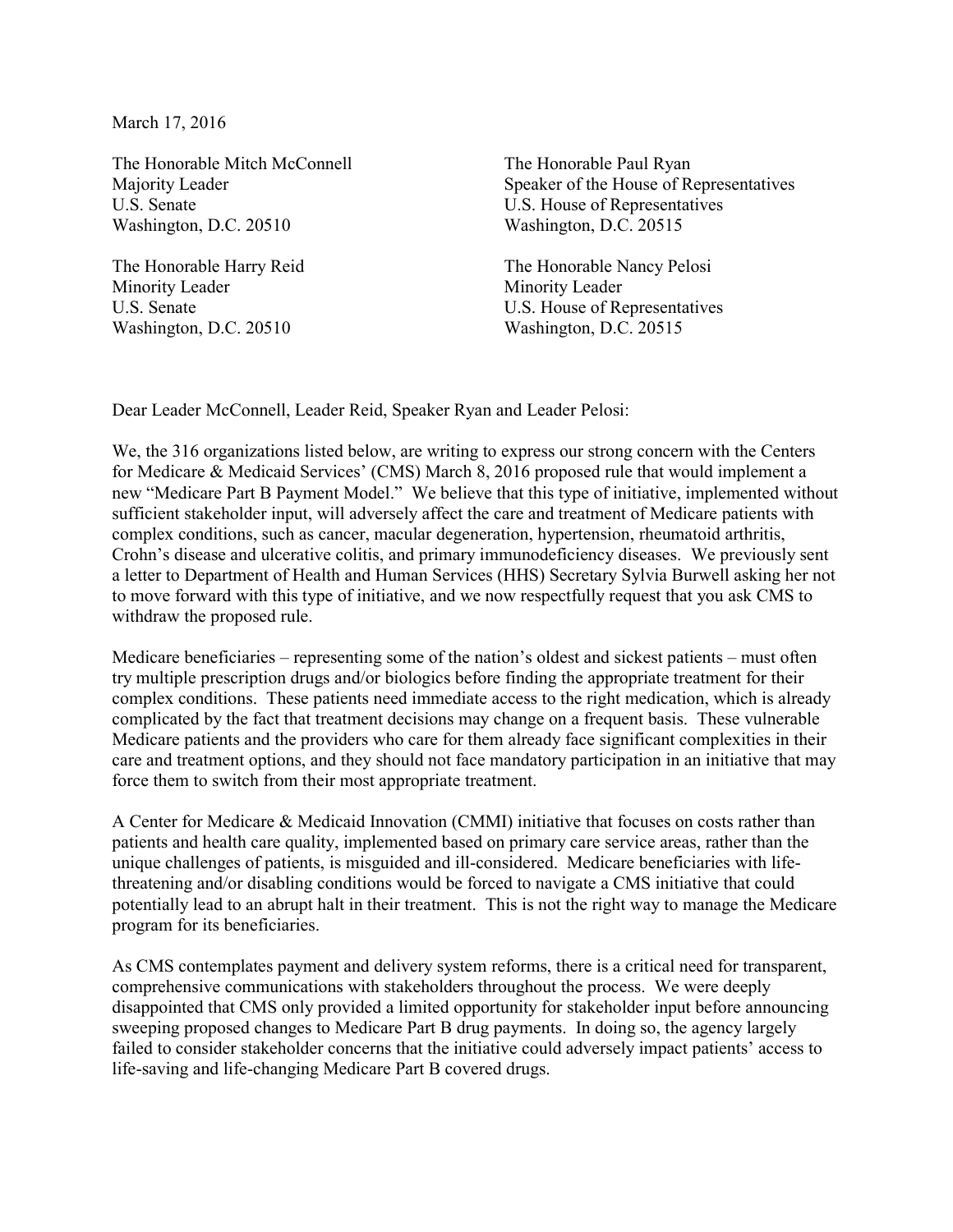We believe these types of initiatives should be initially implemented in a targeted, patient-centered and transparent way that accounts for the unique needs of Medicare beneficiaries. In fact, CMMI is statutorily required to ensure that its initiatives target "deficits in care," and can only expand the scope and duration of a model after careful assessment of the model's impact on quality of care, patient access, and spending. We are very deeply concerned, therefore, that CMS' proposed Part B Model would be applied on a nationwide basis – to all states except Maryland, due to its all-payer model – and would include the "majority" of Part B drugs. Furthermore, given the success of the current Part B reimbursement methodology in ensuring patient access to the most appropriate treatments, it is unclear what "deficits in care" CMS is attempting to address in this incredibly wideranging initiative.

In the proposed rule, CMS expresses concern that the 6% ASP add-on payment "may encourage the use of more expensive drugs because the 6 percent add-on generates more revenue for more expensive drugs." This assumption fails to take into account the fact that providers' prescribing decisions depend on a variety of factors, including clinical characteristics and the complex needs of the Medicare population. Most importantly, there is no evidence indicating that the payment changes contemplated by the model will improve quality of care, and may adversely impact those patients that lose access to their most appropriate treatments. In fact, data suggests that the current Part B drug payment system has been both cost effective and successful in ensuring patient access to their most appropriate treatment, as Part B expenditures remain relatively stable<sup>1</sup> and Part B drugs account for just  $3\%$  of total program costs.<sup>2</sup>

Finally, it is important to understand that with the Budget Control Act, CMS has already cut Medicare reimbursement for physician-administered drugs by 2%, further impacting some providers' ability to administer essential drugs at the current reimbursement rate. It is imperative CMS acknowledges and evaluates the impact of the current, real payment rate and engages multiple stakeholders, starting with patients and providers, before implementing a new, severe reimbursement cut that is effectively  $ASP + 0.86\%$  (plus a small flat fee). In closing, we urge you to ensure that our nation's oldest and sickest patients continue to be able to access their most appropriate drugs and services. We therefore request that you ask CMS to permanently withdraw the Part B Drug Payment Model from consideration.

Sincerely,

1 in 9: The Long Island Breast Cancer Action Coalition Action CF ADAP Advocacy Association (aaa+) Advocates for Responsible Care (ARxC) Aimed Alliance Alabama Academy of Ophthalmology

 <sup>1</sup> <sup>2015</sup> Medicare Trustees Report.

<sup>&</sup>lt;sup>2</sup> Medicare Payment Advisory Commission, "Medicare Drug Spending;" presentation at September 2015 public meeting; available at: [http://www.medpac.gov/documents/september-2015-meeting-presentation-medicare-drug](http://www.medpac.gov/documents/september-2015-meeting-presentation-medicare-drug-spending.pdf?sfvrsn=0)[spending.pdf?sfvrsn=0.](http://www.medpac.gov/documents/september-2015-meeting-presentation-medicare-drug-spending.pdf?sfvrsn=0)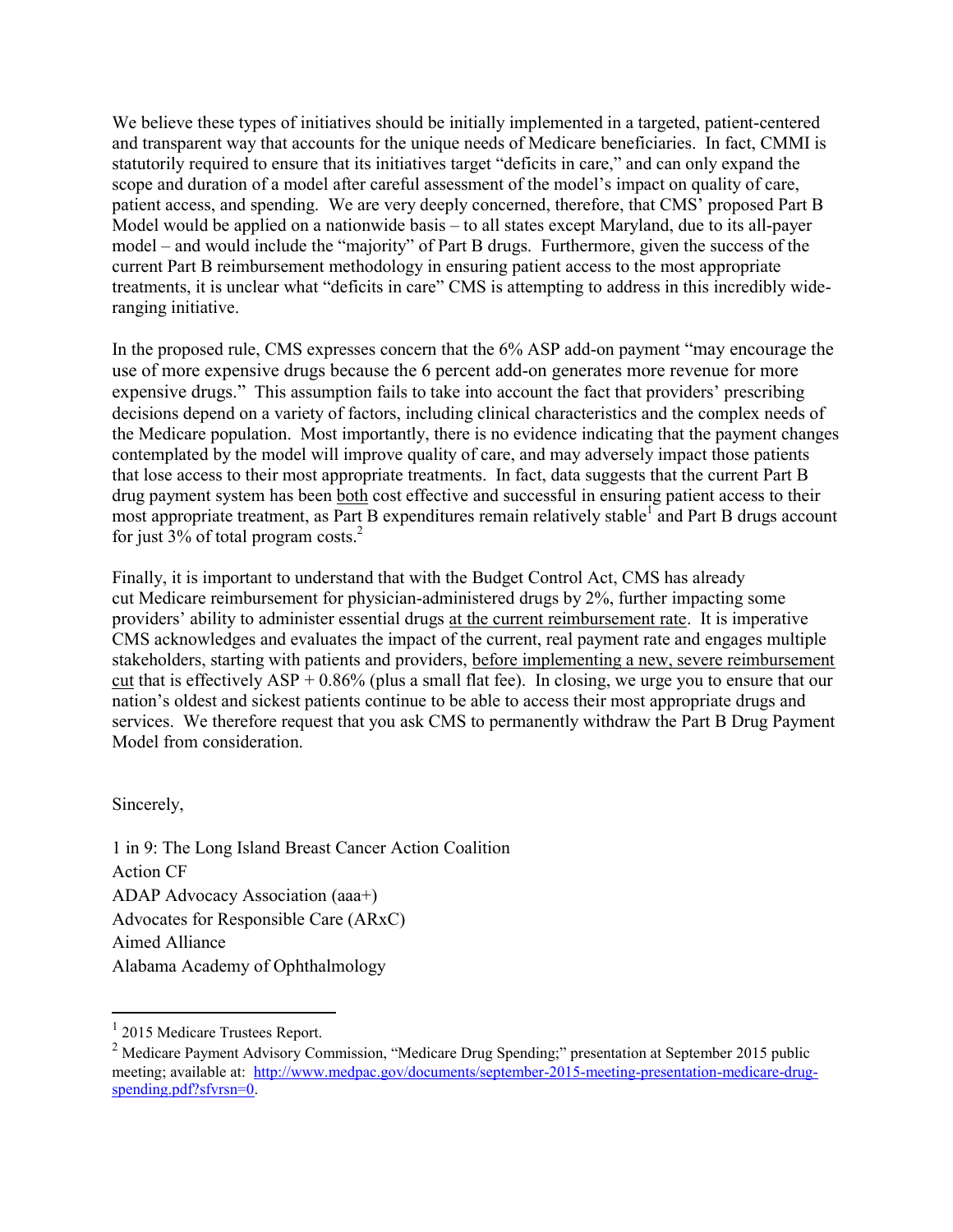Alabama Cancer Congress Alabama Gastroenterological Society Alaska Society of Eye Physicians and Surgeons Alliance for Patient Access (AfPA) Alliance of Specialty Medicine Alzheimer's and Dementia Alliance of Wisconsin American Academy of Allergy Asthma and Immunology (AAAAI) American Academy of Ophthalmology American Association of Diabetes Educators American Bechet's Disease Association American College of Mohs Surgery American College of Rheumatology American Gastroenterological Association American Liver Foundation, Upper Midwest Division American Society of Clinical Oncology (ASCO) American Urological Association AmerisourceBergen Anticoagulation Forum Arizona BioIndustry Association (AZBio) Arizona United Rheumatology Alliance Arkansas State Rheumatology Association Arthritis Foundation Asian Americans for Community Involvement Association of Black Cardiologists Association of Community Cancer Centers (ACCC) Association of Idaho Rheumatologists Association of Indian Physicians of Ohio Association of Northern California Oncologists (ANCO) Association of Women in Rheumatology (AWIR) Asthma & Allergy Foundation of America, New England Chapter Axis Advocacy Biocom BioFlorida, Inc. BioForward **BioHouston** BioKansas BioNJ Bionorth TX Bioscience Association of West Virginia Biotechnology Innovation Organization (FKA Biotechnology Industry Organization) BioUtah Brain Injury Association of Georgia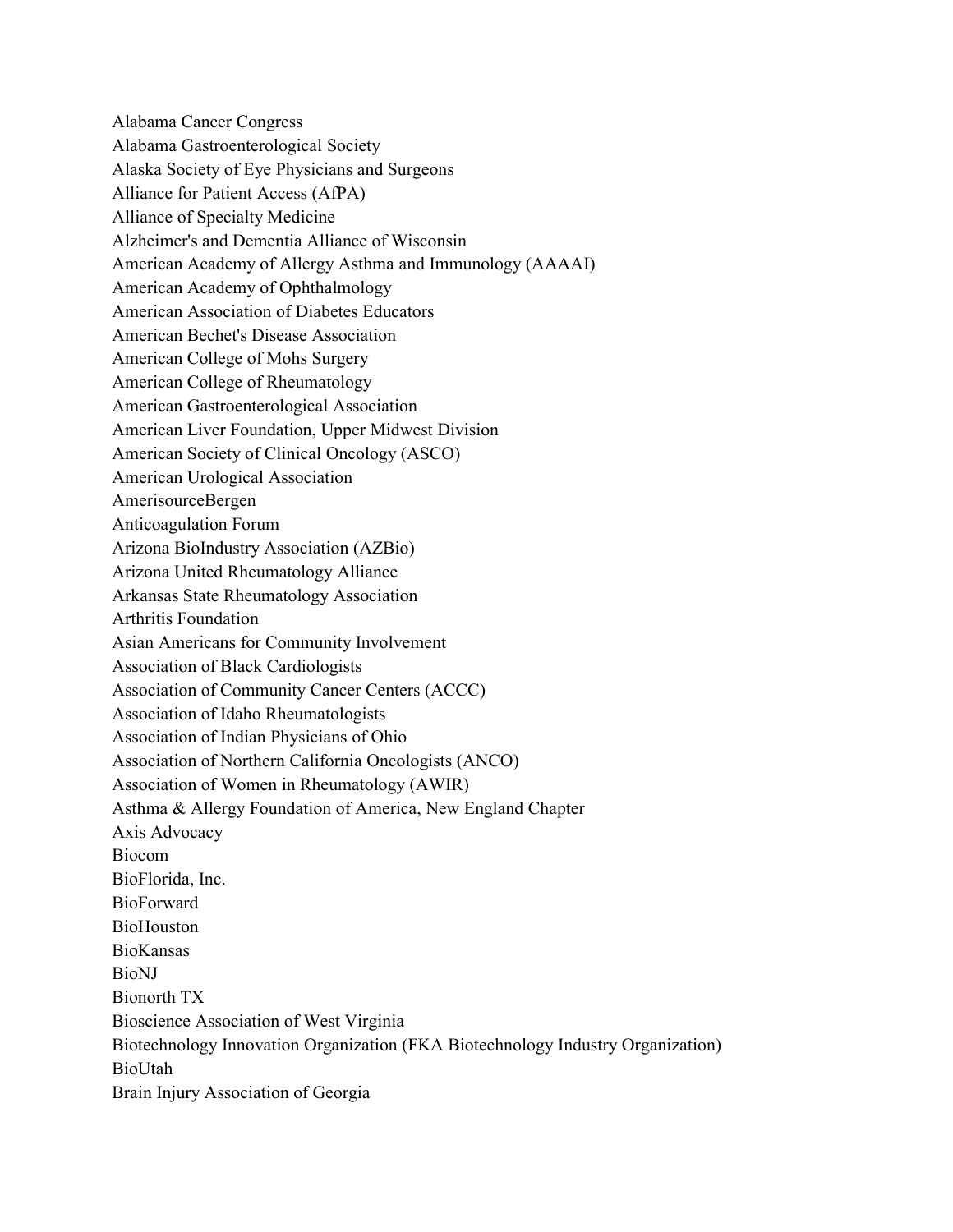California Academy of Eye Physicians and Surgeons California Hepatitis C Task Force California Life Sciences Association (CLSA) California Rheumatology Alliance (CRA) Cancer Support Community Cancer Support Community Central Ohio Cancer Support Community North Texas CancerCare Cardinal Health Caregiver Action Network Caring Ambassadors Cascade AIDS Project Center for Healthcare Innovation Central Texas Rheumatology Society Chicago Life Sciences Consortium (CLSC) COA Patient Advocacy Network (CPAN) Coalition of Hematology Oncology Practices (CHOP) Coalition of State Rheumatology Organizations (CSRO) Coalition of Texans with Disabilities (CTD) Colon Cancer Alliance Colorado BioScience Association Colorado Gerontological Society Colorado Rheumatology Association Colorado Society of Eye Physicians and Surgeons (CSEPS) Colorado State Grange Community Access National Network (CANN) Community Liver Alliance Community Oncology Alliance (COA) Connecticut Oncology Association (CtOA) Connecticut Rheumatology Association Cutaneous Lymphoma Foundation Delaware Academy of Ophthalmology Delaware BioScience Association Dia de la Mujer Latina Digestive Disease National Coalition (DDNC) Digestive Health Physicians Association (DHPA) Easter Seals Massachusetts Eastern Pennsylvania Chapter, National Hemophilia Foundation EDSers United Foundation Elder Care Advocacy of Florida Epilepsy Foundation of Greater Chicago Epilepsy Foundation of Western Wisconsin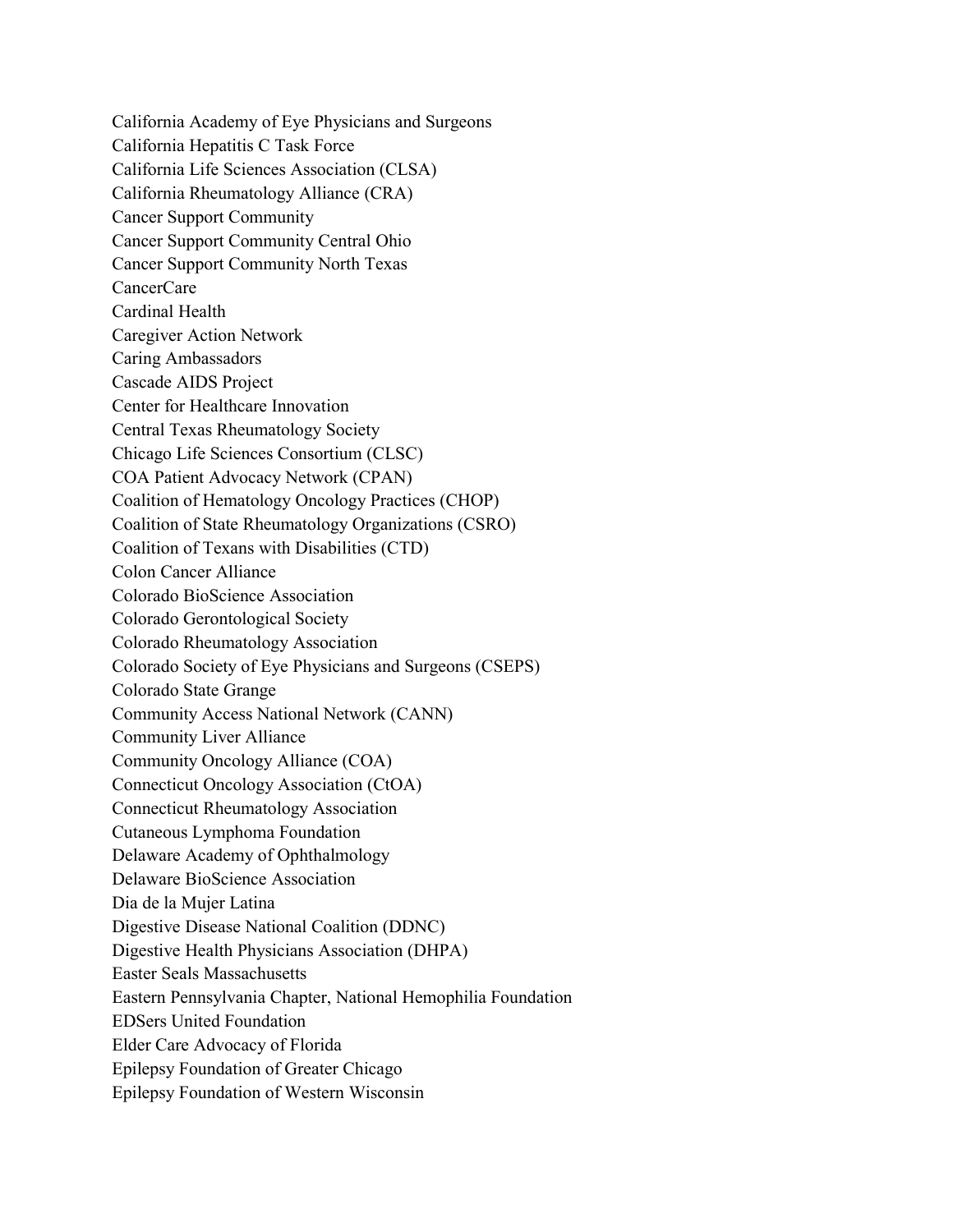Fabry Support and Information Group Florida Allergy, Asthma & Immunology Society (FAAIS) Florida Gastroenterologic Society Florida Psychiatric Society Florida Society of Clinical Oncology (FLASCO) Florida Society of Neurology Florida Society of Ophthalmology Florida Society of Rheumatology Florida State Hispanic Chamber of Commerce GBS|CIDP Foundation International Georgia Bio Georgia Chapter of the American College of Cardiology Georgia Mental Health Consumer Network Georgia Society of Clinical Oncology (GASCO) Georgia Society of Rheumatology Global Colon Cancer Association Global Healthy Living Foundation H.E.A.L.S of the South Hawaii Society of Clinical Oncology Health Coalition, Inc. Healthcare Distribution Management Association Healthcare Institute of New Jersey (HINJ) Healthcare Leadership Council HealthHIV Hematology-Oncology Managers of New York (HOMNY) Hepatitis Foundation International iBio - Illinois Biotechnology Industry Organization Idaho Society of Clinical Oncology Idaho Society of Ophthalmology Illinois Medical Oncology Society Illinois Society of Eye Physicians & Surgeons (ISEPS) Immune Deficiency Foundation (IDF) Indiana Academy of Ophthalmology (IAO) Indiana Health Industry Forum (IHIF) Indiana Oncology Society INDUNIV Research Consortium International Cancer Advocacy Network (ICAN) International Foundation for Autoimmune Arthritis (IFAA) International Institute For Human Empowerment, Inc. ION Solutions Iowa Academy of Ophthalmology (IAO) Iowa Biotechnology Association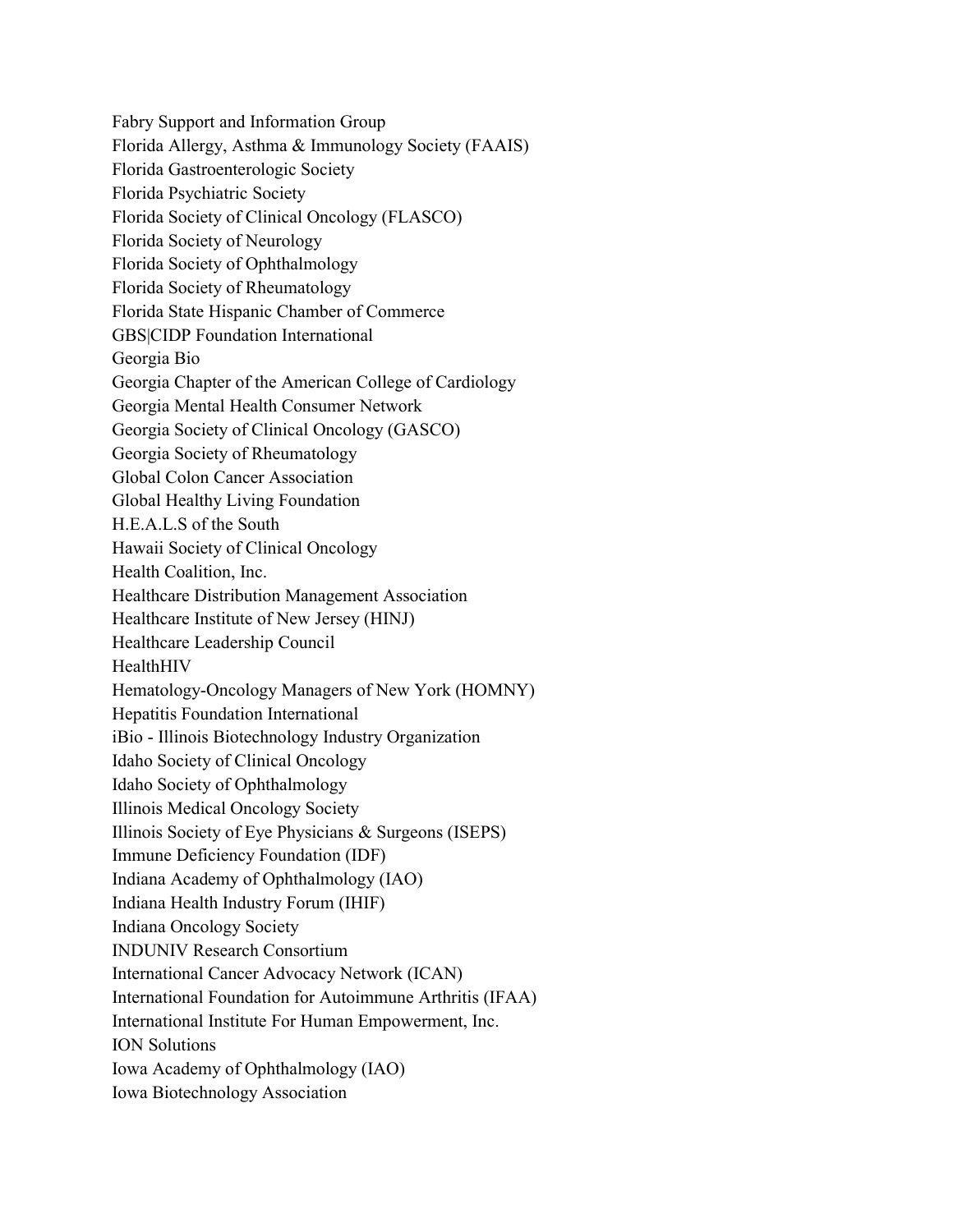Iowa Oncology Society Iowa State Grange Kansas City Area Life Sciences Institute, Inc. Kansas Rheumatology Alliance Kansas Society of Clinical Oncology Kansas Society of Eye Physicians & Surgeons (KSEPS) Kentuckiana Rheumatology Alliance Kentucky Association of Medical Oncology (KAMO) Kentucky Life Sciences Council Large Urology Group Practice Association (LUGPA) Life Science Washington Louisiana Oncology Society Lung Cancer Alliance **LUNGevity** Lupus Foundation of America (LFA), Indiana Chapter Lupus Foundation of Colorado Maryland DC Society of Clinical Oncology Maryland Society for the Rheumatic Diseases (MSRD) Massachusetts Association for Mental Health Massachusetts Society of Eye Physicians and Surgeons (MSEPS) Massachusetts, Maine and New Hampshire Rheumatology Association MassBio Mayors Committee on Life Sciences McKesson Medical Oncology Association of Southern California (MOASC) Medical Partnership 4 MS Medical Society of the State of New York Men's Health Network Mental Health Systems, Inc. Metropolitan Atlanta Rheumatology Society (MARS) MichBio - Michigan Biosciences Industry Association Michigan Lupus Foundation Michigan Osteopathic Association Michigan Rheumatism Society Michigan Society of Eye Physicians and Surgeons (MiSEPS) Michigan Society of Hematology and Oncology (MSHO) Midwest Oncology Practice Society (MOPS) Minnesota Academy of Ophthalmology Minnesota Society of Clinical Oncology Mississippi Academy of Eye Physicians and Surgeons Mississippi Arthritis and Rheumatology Society Mississippi Oncology Society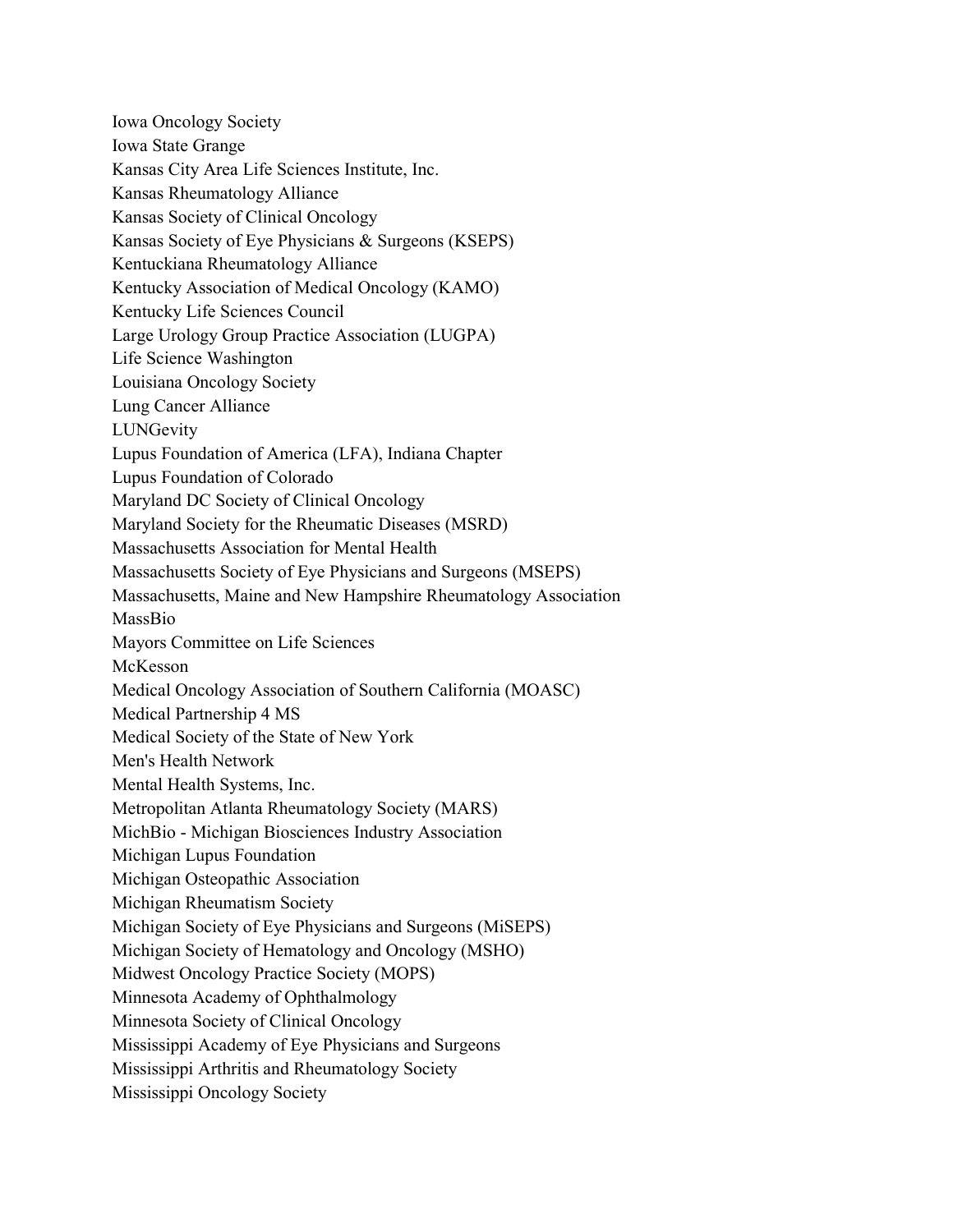Missouri Biotechnology Association (MOBIO) Missouri Oncology Society Missouri Society of Eye Physicians & Surgeons (MoSEPS) Montana BioScience Alliance Montana State Oncology Society NASW-NC (National Association of Social Workers) National Alliance on Mental Illness (NAMI) National Alliance on Mental Illness Greater Des Moines (NAMI) National Alliance on Mental Illness Iowa (NAMI) National Alliance on Mental Illness Kentucky (NAMI) National Alliance on Mental Illness Texas (NAMI) National Association for Rural Mental Health National Association of County Behavioral Health & Developmental Disability Directors (NACBHDD) National Association of Hepatitis Task Forces National Blood Clot Alliance (NBCA) National Cancer Care Alliance National Hispanic Medical Association National Infusion Center Association (NICA) National Medical Association (NMA) National Minority Quality Forum National MPS Society National Patient Advocate Foundation Nebraska Academy of Eye Physicians and Surgeons Nebraska Medical Association (NMA) Nebraska Oncology Society Neurofibromatosis Mid-Atlantic Nevada Oncology Society New England Biotech Association (NEBA) New Jersey Academy of Ophthalmology New Jersey Association of Mental Health and Addiction Agencies, Inc. (NJAMHAA) New Jersey Rheumatology Association New Jersey Society for Oncology Managers (NJSOM) New York State Ophthalmological Society New York State Rheumatology Society NewYorkBIO NMBio NORM - National Organization of Rheumatology Managers North American Thrombosis Forum North Carolina Biosciences Organization (NCBIO) North Carolina Oncology Association North Carolina Psychiatric Association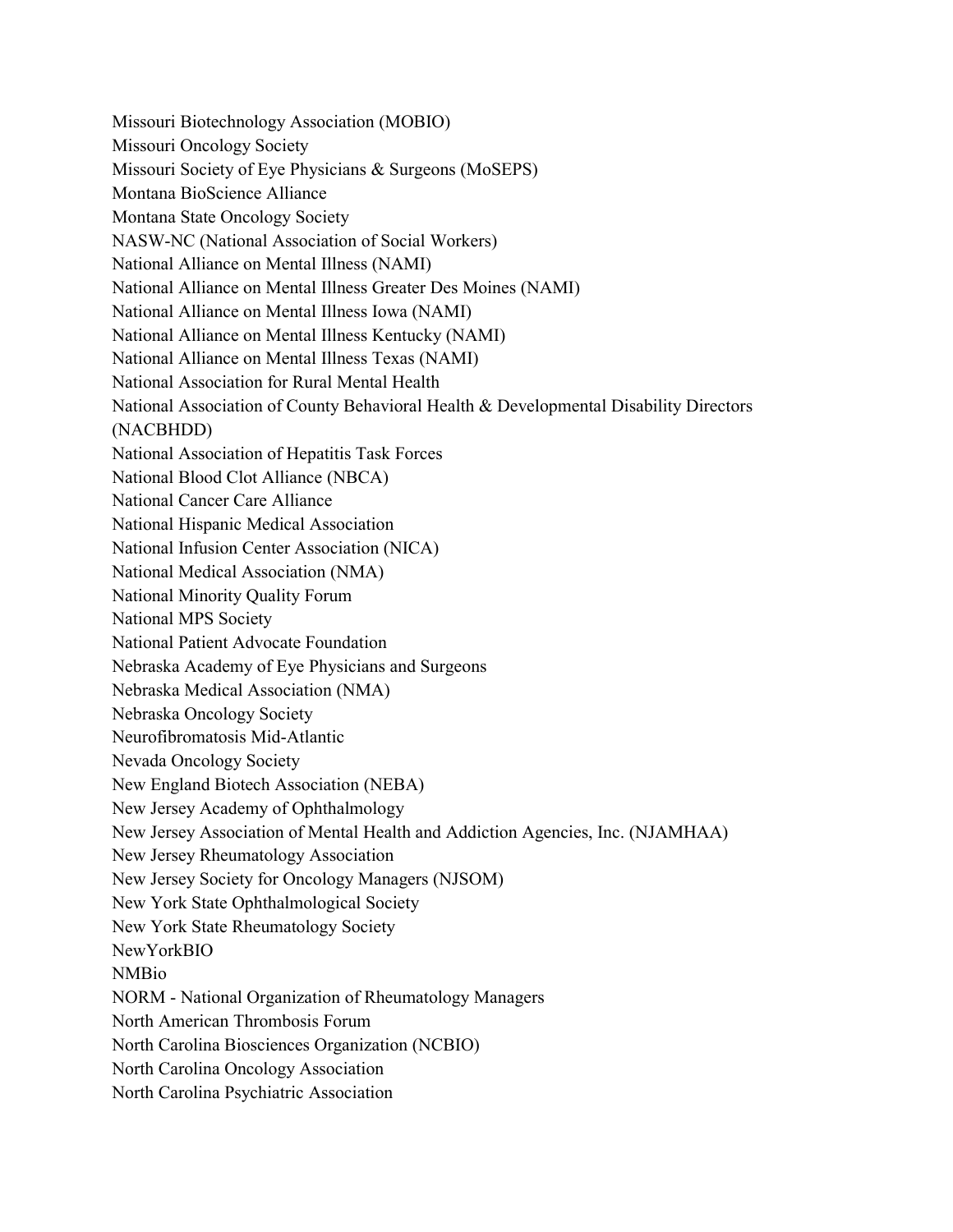North Carolina Psychological Association North Carolina Rheumatology Association (NCRA) North Carolina Society of Eye Physicians and Surgeons (NCSEPS) Northern New England Clinical Oncology Society Ohio Association of Rheumatology Ohio Foot and Ankle Medical Association Ohio Gastroenterology Society Ohio Hematology Oncology Society Ohio Ophthalmological Society (OOS) Oklahoma Academy of Ophthalmology Oklahoma Society of Clinical Oncology Oncology Managers of Florida Oncology Nursing Society Oregon Bioscience Association Oregon Rheumatology Alliance Oregon Society of Medical Oncology (OSMO) Oregon State Grange Oregon Urological Society Patients Rising PCa Blue Inc. Pennsylvania Academy of Ophthalmology Pennsylvania Bio Pennsylvania Rheumatology Society Pennsylvania State Grange Pharmaceutical Research and Manufacturers of America (PhRMA) Philadelphia Rheumatism Society Phoenix Rheumatology Association Physicians Advocacy Institute (PAI) Premier Oncology Hematology Management Society (POHMS) Prevent Blindness Prevent Blindness, Ohio Affiliate Prevent Cancer Foundation Prostate Conditions Education Council (PCEC) Puerto Rico Society of Ophthalmology Pulmonary Hypertension Association Quality Cancer Care Alliance (QCCA) RetireSafe Rheumatism Society of the District of Columbia Rheumatology Alliance of Louisiana Rheumatology Association of Iowa (RAI) Rocky Mountain Oncology Society Rush To Live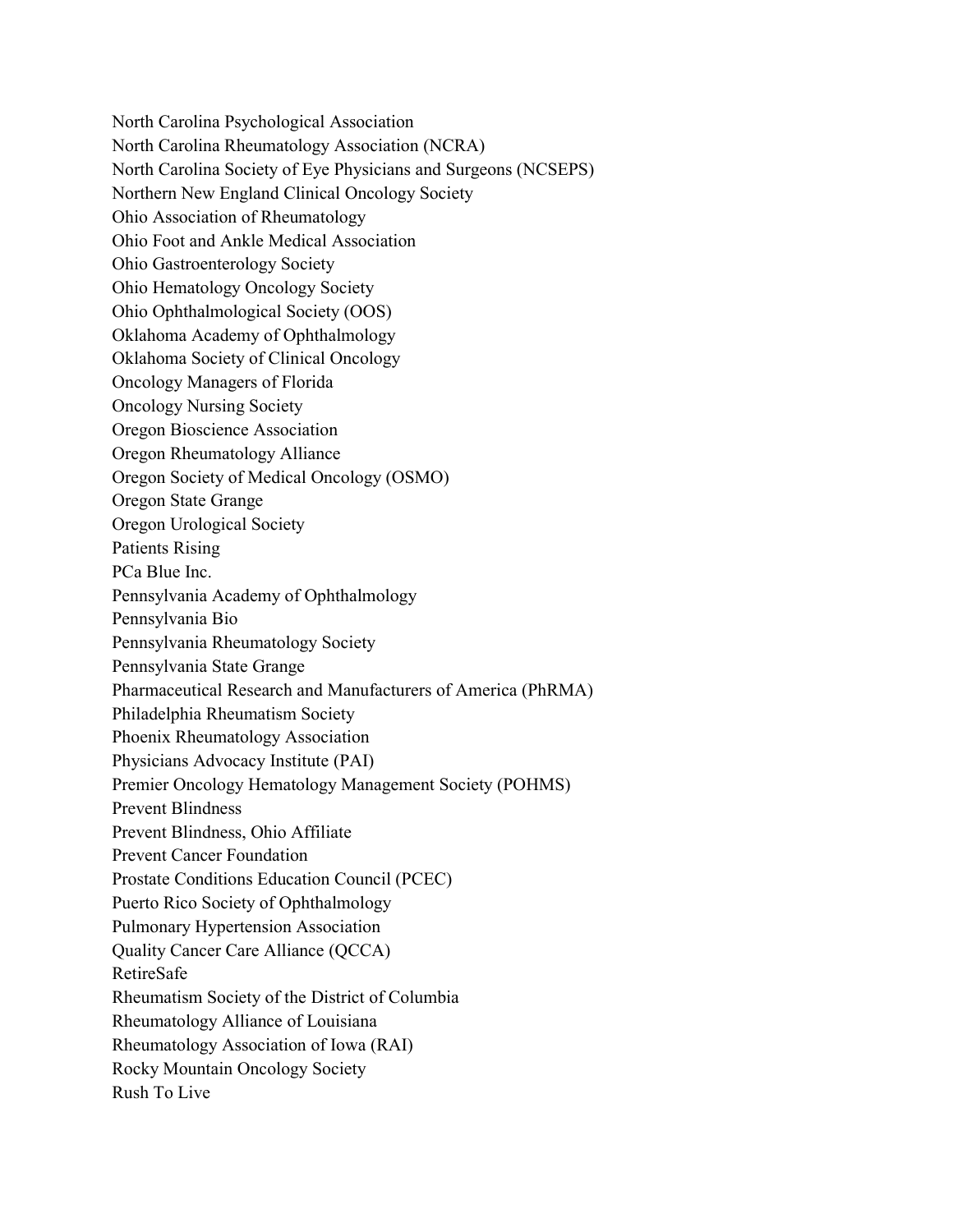Salud USA SCBIO Society for Women's Health Research Society of Utah Medical Oncologists South Carolina Gastroenterology Association South Carolina Oncology Society South Carolina Rheumatism Society South Carolina Society of Ophthalmology South Dakota Biotech South Florida Cancer Association Southern California Rheumatology Society (SCRS) Spina Bifida Association of Kentucky State of Texas Association of Rheumatologists (STAR) State of Texas Kidney Foundation StopAfib.org Taking Control Of Your Diabetes (TCOYD) Tech Council of Maryland Tennessee Oncology Practice Society (TOPS) Tennessee Rheumatology Society Texas Association of Business Texas Association of Manufacturers Texas BioAlliance Texas Healthcare and Bioscience Institute (THBI) Texas Life Sciences Collaboration Center Texas Nurse Practitioners Texas Ophthalmological Association Texas Society of Clinical Oncology Texas State Grange The American College of Surgeons/Commission on Cancer The Arizona Clinical Oncology Society The Crohn's Colitis Effect The Medical Alley Association The Mended Hearts, Inc. The Retina Society The US Oncology Network The Vasculitis Foundation U.S. Hereditary Angioedema Association United States Cutaneous Lymphoma Consortium Utah Ophthalmology Society Veterans Health Council Vietnam Veterans of America Virginia Association of Hematologists & Oncologists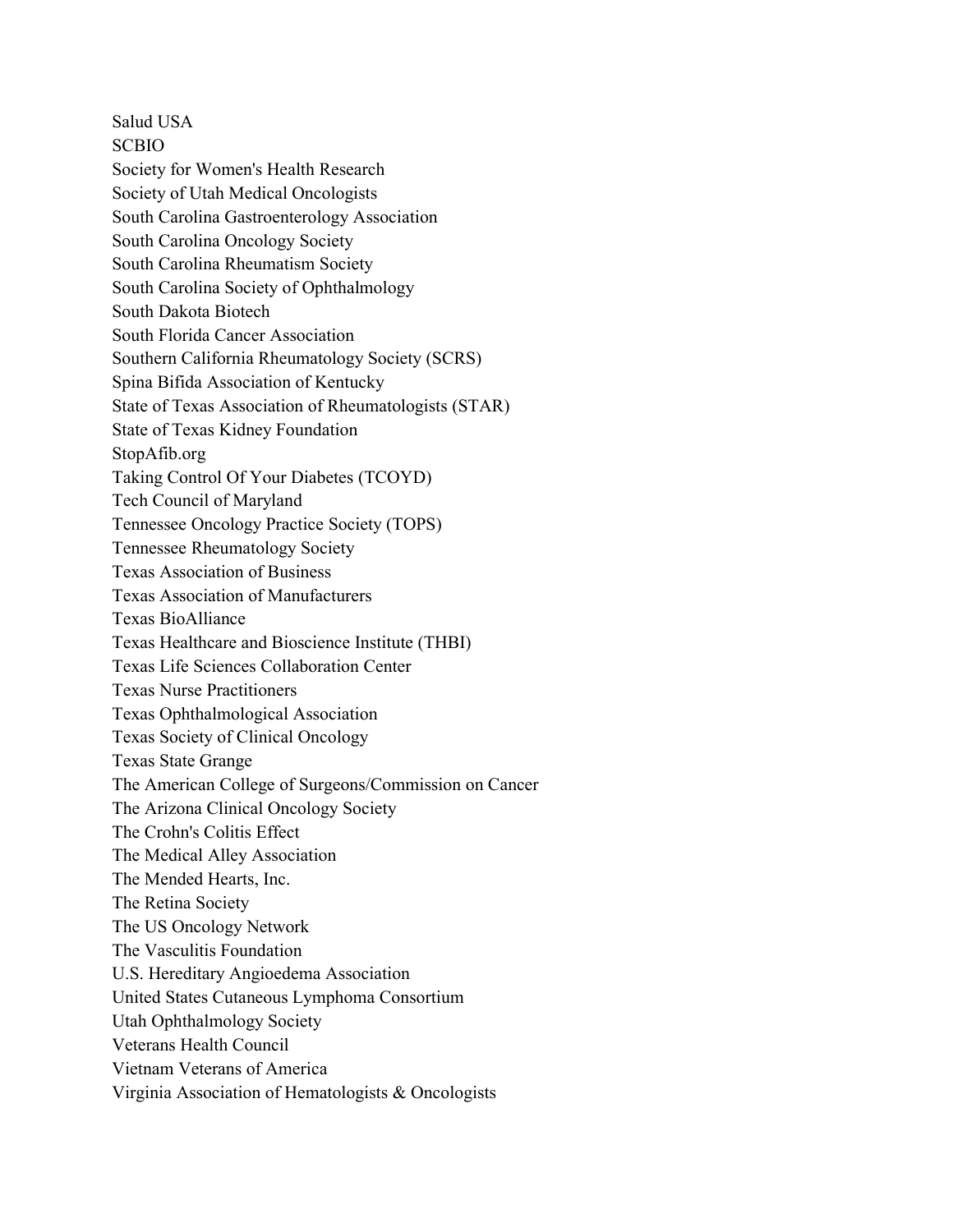Virginia Biotechnology Association Virginia Hematology Oncology Association (VAHO) Virginia Society of Eye Physicians and Surgeons Washington Academy of Eye Physicians and Surgeons Washington Rheumatology Alliance Washington State Medical Oncology Society Washington State Prostate Cancer Coalition Washington State Urology Society Wellness and Education Community Action Health Network West Virginia Oncology Society West Virginia Rheumatology State Society Wisconsin Academy of Ophthalmology Wisconsin Association of Hematology & Oncology Wisconsin Association of Osteopathic Physicians & Surgeons Wisconsin Rheumatology Association Wyoming Epilepsy Association Wyoming Ophthalmological Society

**cc:** The Honorable Orrin Hatch Chairman Committee on Finance U.S. Senate

The Honorable Ron Wyden Ranking Member Committee on Finance U.S. Senate

The Honorable Fred Upton Chairman Committee on Energy and Commerce U.S. House of Representatives

The Honorable Kevin Brady Chairman Committee on Ways and Means U.S. House of Representatives

The Honorable Frank Pallone Ranking Member Committee on Energy and Commerce U.S. House of Representatives

The Honorable Sander Levin Ranking Member